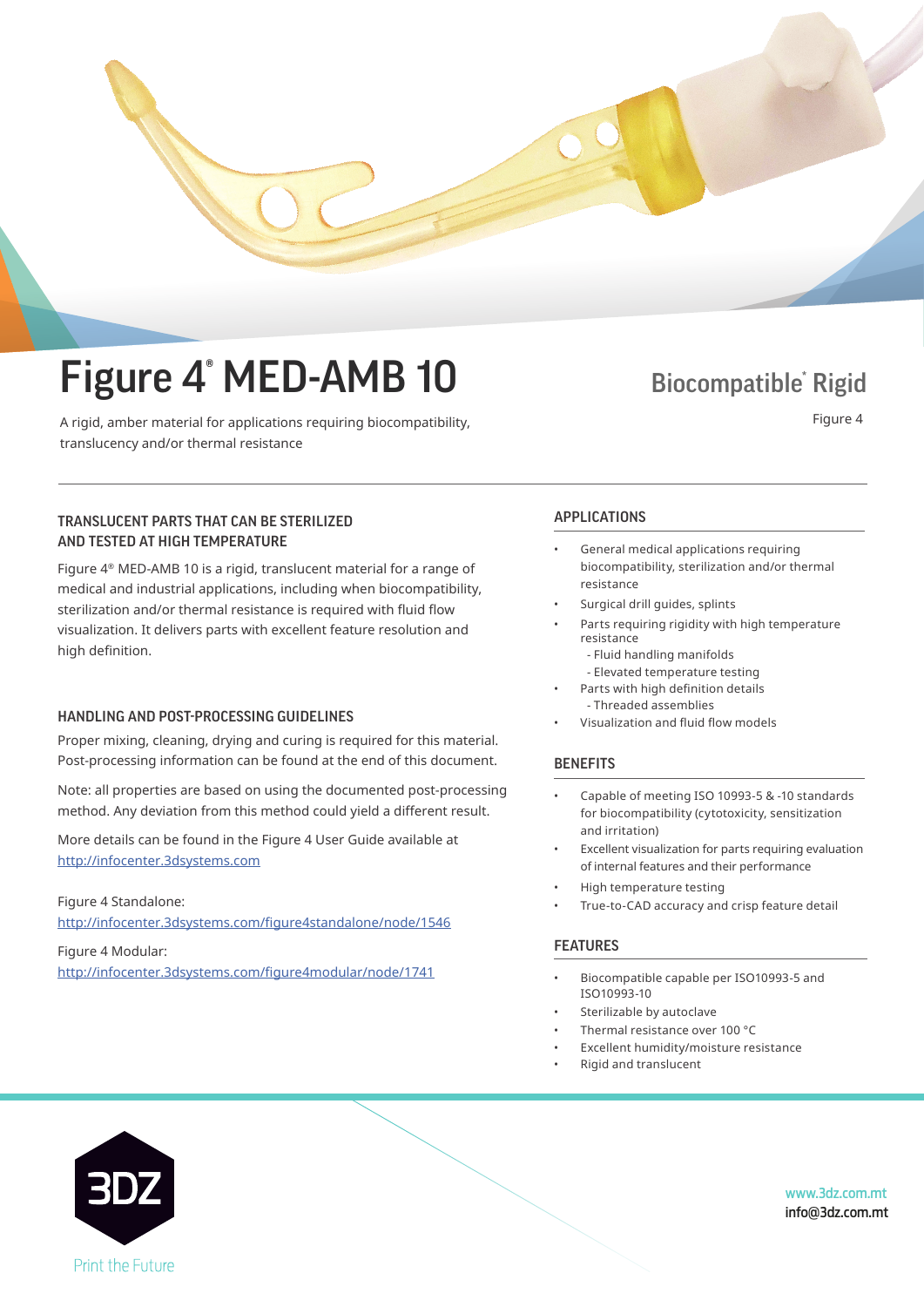#### Figure 4 MED-AMB 10 Figure 4 MED-AMB 10

# MATERIAL PROPERTIES MATERIAL PROPERTIES

The full suite of mechanical properties are given per ASTM and ISO standards where applicable. In addition, properties such as flammability, dielectric properties, and 24 hour water absorption. This allows for better understanding of the material capability to aid in design decisions for the material. All parts are conditioned per ASTM recommended standards for a minimum of 40 hours at 23 °C, 50% RH. minimum of 40 hours at 23 °C, 50% RH.

Solid material properties reported were printed along the vertical axis (ZY-orientation). Figure 4 material properties are relatively uniform across print orientations, as detailed in the following section on Isotropic Properties. Because of this, parts do not need to be oriented in a particular direction to exhibit these properties. do not need to be oriented in a particular direction to exhibit these properties.

| <b>LIQUID MATERIAL</b>                            |                                             |                        |                            |                                                                                                                  |                        |                              |  |  |  |  |  |  |
|---------------------------------------------------|---------------------------------------------|------------------------|----------------------------|------------------------------------------------------------------------------------------------------------------|------------------------|------------------------------|--|--|--|--|--|--|
| <b>MEASUREMENT</b>                                | <b>CONDITION/METHOD</b>                     | <b>METRIC</b>          |                            | <b>ENGLISH</b>                                                                                                   |                        |                              |  |  |  |  |  |  |
| Viscosity                                         | Brookfield Viscometer @ 25 °C (77 °F)       | 1138 cps               |                            | 2750 lb/ft-hr                                                                                                    |                        |                              |  |  |  |  |  |  |
| Color                                             |                                             |                        | Amber                      |                                                                                                                  |                        |                              |  |  |  |  |  |  |
| Liquid Density                                    | Kruss K11 Force Tensiometer @ 25 °C (77 °F) | 1.12 $g/cm^3$          |                            | $0.040$ lb/in <sup>3</sup>                                                                                       |                        |                              |  |  |  |  |  |  |
| Default Print Layer Thickness<br>(Standard Mode)  |                                             | $0.05$ mm              |                            | $0.002$ in                                                                                                       |                        |                              |  |  |  |  |  |  |
| Speed - Standard Mode                             |                                             |                        | 43 mm/hr                   |                                                                                                                  | $1.7$ in/hr            |                              |  |  |  |  |  |  |
| Speed - Draft Mode                                |                                             | 63 mm/hr               |                            | $2.5$ in/hr                                                                                                      |                        |                              |  |  |  |  |  |  |
| Package Volume                                    |                                             |                        |                            | 1 kg bottle - Figure 4 Standalone<br>2.5 kg cartridge - Figure 4 Modular<br>9 kg container - Figure 4 Production |                        |                              |  |  |  |  |  |  |
| <b>SOLID MATERIAL</b>                             |                                             |                        |                            |                                                                                                                  |                        |                              |  |  |  |  |  |  |
| <b>METRIC</b>                                     | <b>ASTM METHOD</b>                          | <b>METRIC</b>          | <b>ENGLISH</b>             | <b>ISO METHOD</b>                                                                                                | <b>METRIC</b>          | <b>ENGLISH</b>               |  |  |  |  |  |  |
|                                                   | <b>PHYSICAL</b>                             |                        |                            |                                                                                                                  | <b>PHYSICAL</b>        |                              |  |  |  |  |  |  |
| Solid Density                                     | ASTM D792                                   | 1.20 g/cm <sup>3</sup> | $0.043$ lb/in <sup>3</sup> | ISO 1183                                                                                                         | 1.20 $g/cm^3$          | $0.043$ lb/in <sup>3</sup>   |  |  |  |  |  |  |
| 24 Hour Water Absorption                          | ASTM D570                                   | 0.26%                  | 0.26%                      | ISO 62                                                                                                           | 0.26%                  | 0.26%                        |  |  |  |  |  |  |
|                                                   | MECHANICAL                                  |                        |                            | <b>MECHANICAL</b>                                                                                                |                        |                              |  |  |  |  |  |  |
| Tensile Strength Ultimate                         | ASTM D638                                   | 69 MPa                 | 10010 psi                  | ISO 527-1/2                                                                                                      | 68 MPa                 | 9845 psi                     |  |  |  |  |  |  |
| <b>Tensile Modulus</b>                            | ASTM D638                                   | 2760 MPa               | 400 ksi                    | ISO 527-1/2                                                                                                      | 2760 MPa               | 400 ksi                      |  |  |  |  |  |  |
| Elongation at Break                               | ASTM D638                                   | 4%                     | 4%                         | ISO 527-1/2                                                                                                      | 4 %                    | 4 %                          |  |  |  |  |  |  |
| Flex Strength                                     | ASTM D790                                   | 111 MPa                | 16100 lbf/in               | <b>ISO 34</b>                                                                                                    | 110 MPa                | 15923 psi                    |  |  |  |  |  |  |
| Flex Modulus                                      | ASTM D790                                   | 2810 MPa               | 410 MPa                    |                                                                                                                  | 3178 MPa               | 461 ksi                      |  |  |  |  |  |  |
| Izod Notched Impact                               | ASTM D256                                   | $18$ J/m               | $0.3$ ft- $I$ b/in         | <b>ISO 180-A</b>                                                                                                 | $1.7$ J/m <sup>2</sup> | 0.0008 ft-lb/in <sup>2</sup> |  |  |  |  |  |  |
| Izod Unnotched Impact                             | <b>ASTM D4812</b>                           | 220 J/m                | $4.1$ ft-lb/in             | <b>ISO 180-U</b>                                                                                                 |                        |                              |  |  |  |  |  |  |
| <b>Shore Hardness</b>                             | <b>ASTM D2240</b>                           | 84D                    | 84D                        | ISO 7619                                                                                                         | 84D                    | 84D                          |  |  |  |  |  |  |
|                                                   | <b>THERMAL</b>                              |                        | <b>THERMAL</b>             |                                                                                                                  |                        |                              |  |  |  |  |  |  |
| Tg (DMA, E")                                      | <b>ASTM E1640</b><br>(E"at 1C/min)          | 110 °C                 | 230 °F                     | ISO 6721-1/11<br>(E"at 1C/min)                                                                                   | 110 °C                 | 230 °F                       |  |  |  |  |  |  |
| HDT @ 0.455 MPa/66 PSI                            | ASTM D648                                   | 119 °C                 | 246 °F                     | ISO 75-1/2 B                                                                                                     | 115 °C                 | 238 °F                       |  |  |  |  |  |  |
| HDT @ 1.82 MPa/264 PSI                            | ASTM D648                                   | 94 °C                  | 201 °F                     | ISO 75-1/2 A                                                                                                     | 96 °C                  | 205 °F                       |  |  |  |  |  |  |
| CTE below Tq                                      | ASTM E831                                   | 84 ppm/°C              | 47 ppm/°F                  | ISO 11359-2                                                                                                      | 84 ppm/°C              | 47 ppm/°F                    |  |  |  |  |  |  |
| CTE above Tg                                      | ASTM E831                                   | 177 ppm/°C             | 98 ppm/°F                  | ISO 11359-2                                                                                                      | 177 ppm/°C             | 98 ppm/°F                    |  |  |  |  |  |  |
| UL Flammability                                   | <b>UL94</b>                                 | HB                     | HB                         |                                                                                                                  |                        |                              |  |  |  |  |  |  |
|                                                   | <b>ELECTRICAL</b>                           |                        |                            | <b>ELECTRICAL</b>                                                                                                |                        |                              |  |  |  |  |  |  |
| Dielectric Strength (V/mil)<br>@ 3.0 mm thickness | ASTM D149                                   |                        |                            |                                                                                                                  |                        |                              |  |  |  |  |  |  |
| Dielectric Constant @ 1 MHz                       | ASTM D150                                   |                        |                            |                                                                                                                  |                        |                              |  |  |  |  |  |  |
| Dissipation Factor @ 1 MHz                        | ASTM D150                                   |                        |                            |                                                                                                                  |                        |                              |  |  |  |  |  |  |
| Volume Resistivity (ohm-cm)                       | ASTM D257                                   |                        |                            |                                                                                                                  |                        |                              |  |  |  |  |  |  |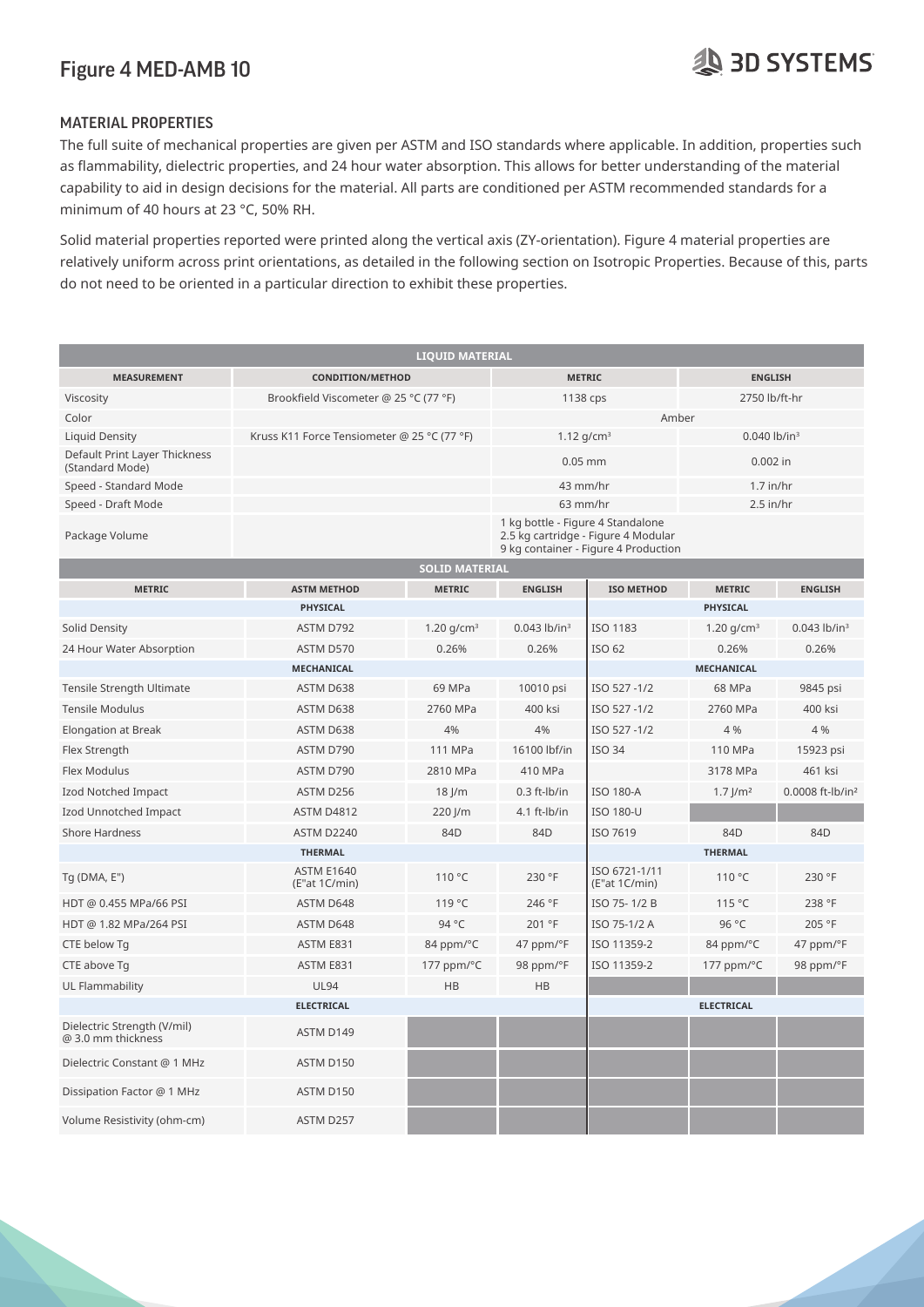# Figure 4 MED-AMB 10

# **SD SYSTEMS**

#### ISOTROPIC PROPERTIES

Figure 4 technology prints parts that are isotropic in mechanical properties meaning the parts printed along either the XYZ axis will  $\,$ give similar results. capability to aid in decisions for the material of the material per  $\mathbf{Y}$   $\uparrow$   $\uparrow$   $\uparrow$   $\uparrow$   $\uparrow$ 

Parts do not need to be oriented to get the highest mechanical relative domocritical to be oriented to get the inglied the financial control windows properties, further improving the degree of freedom for part orientation for mechanical properties. properties, further improving the degree or recummor part

| <b>SOLID MATERIAL</b>      |                   |               |            |          |          |  |
|----------------------------|-------------------|---------------|------------|----------|----------|--|
| <b>METRIC</b>              | <b>METHOD</b>     | <b>METRIC</b> |            |          |          |  |
| <b>MECHANICAL</b>          |                   |               |            |          |          |  |
|                            |                   | ZY            | <b>XZ</b>  | XY       | Z45      |  |
| Tensile Strength Ultimate  | ASTM D638         | 69 MPa        | 61 MPa     | 67 MPa   | 71 MPa   |  |
| Tensile Strength at Yield  | ASTM D638         | N/A           | N/A        | N/A      | N/A      |  |
| <b>Tensile Modulus</b>     | ASTM D638         | 2800 MPa      | 2700 MPa   | 2500 MPa | 2300 MPa |  |
| <b>Elongation at Break</b> | ASTM D638         | 4%            | 3 %        | 5 %      | 5 %      |  |
| Elongation at Yield        | ASTM D638         | N/A           | N/A        | N/A      | N/A      |  |
| Flex Strength              | ASTM D790         | 111 MPa       | 82 MPa     | 99 MPa   | 96 MPa   |  |
| Flex Modulus               | ASTM D790         | 2810 MPa      | 2554 MPa   | 2484 MPa | 2949 MPa |  |
| Izod Notched Impact        | ASTM D256         | $18$ J/m      | $16$ $\mu$ | $16$ J/m | $15$ J/m |  |
| Izod Unnotched Impact      | <b>ASTM D2240</b> | 220 kN/m      | 204 kN/m   | 124 kN/m | 202 kN/m |  |
| Shore Hardness             | ASTM D624         | 84D           | 84D        | 82D      | 85D      |  |









XY - orientation



Z45-Degree - orientation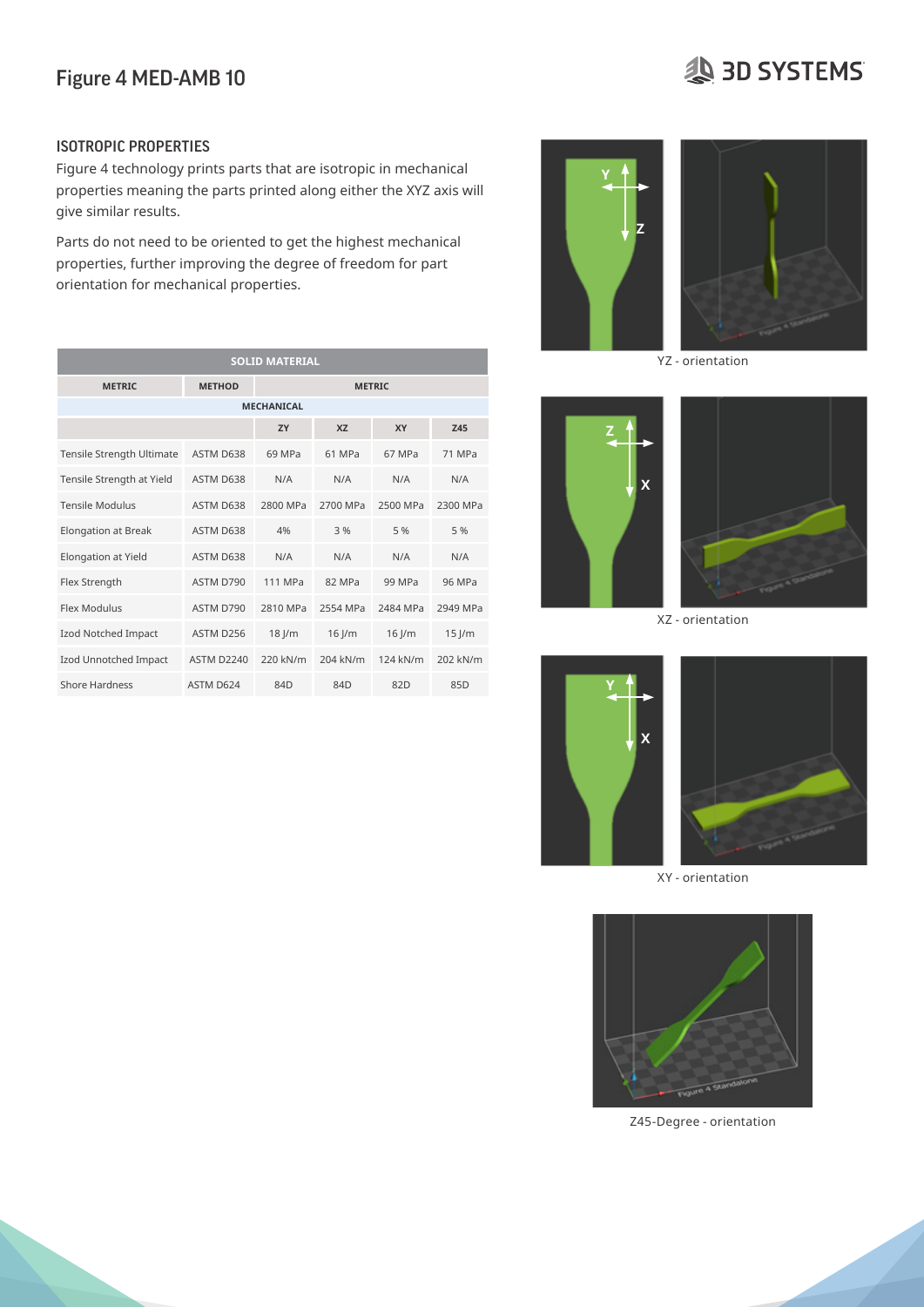### Figure 4 MED-AMB 10 Figure 4 MED-AMB 10

# **SD SYSTEMS**

#### LONG TERM ENVIRONMENTAL STABILITY THE FULL SUITE OF MECHANICAL PROPERTIES ARE GIVEN PER ASTMEDIES ARE GIVEN PER ASTMEDIES SUCH A PPLICABLE APPLICABLE OF PROPERTIES SUCH AND ISO STANDARDS WHERE APPLICABLE OF PROPERTIES SUCH A PPLICABLE OF PROPERTIES SUCH A

Figure 4 MED-AMB 10 is engineered to give long term environmental UV and humidity stability. This means the material is tested for the ability to retain a high percent of the initial mechanical properties over a given period of time. This provides real design conditions to consider for the application or part. **Actual data value is on Y-axis, and data points are % of initial value.**  as flammability is engineered to give long term environmental ovand numbility stability. This means the material is



## INDOOR STABILITY: Tested per ASTM D4329 standard method.

#### **OUTDOOR STABILITY:** Tested per ASTM G154 standard method.

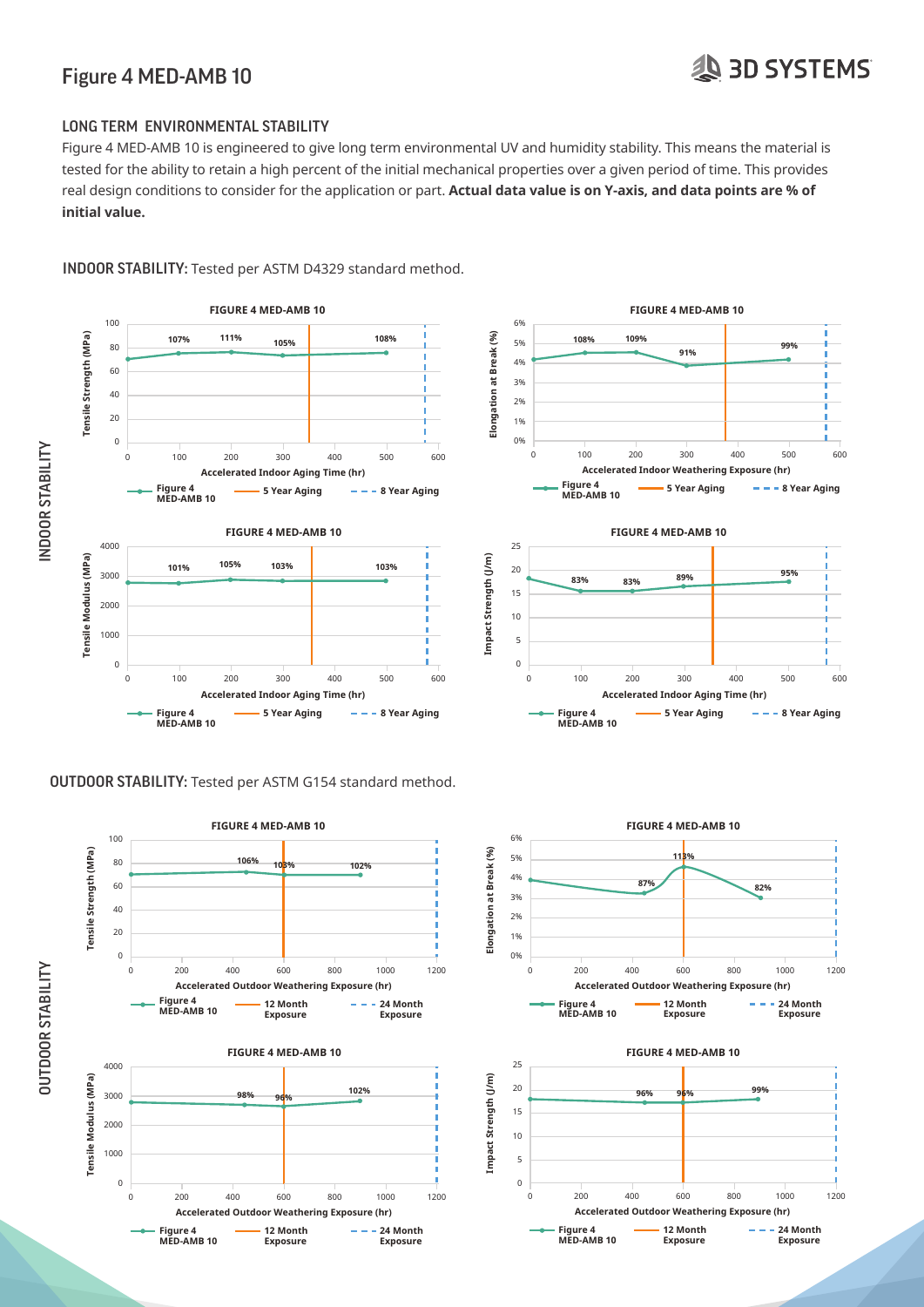#### Figure 4 MED-AMB 10  $F<sup>i</sup>$  4 MED-AMB 10

- Immerse for 7-days, then take mechanical property data for comparison.
- 

| AUTOMOTIVE FLUID COMPATIBILITY                                                                    | <b>AUTOMOTIVE FLUIDS</b>      |                                                |                     |  |  |  |
|---------------------------------------------------------------------------------------------------|-------------------------------|------------------------------------------------|---------------------|--|--|--|
| The compatibility of a material with                                                              | <b>FLUID</b>                  | <b>SPECIFICATION</b>                           | <b>TEST TEMP °C</b> |  |  |  |
| hydrocarbons and cleaning chemicals is critical<br>to part application. Figure 4 MED-AMB 10 parts | Gasoline                      | ISO 1817, liquid C                             | $23 \pm 5$          |  |  |  |
| were tested for sealed and surface contact<br>compatibility per USCAR2 test conditions. The       | Diesel Fuel                   | 905 ISO 1817, Oil No. 3 + 10% p-xylene*        | $23 \pm 5$          |  |  |  |
| fluids below were tested in two different ways                                                    | Engine Oil                    | ISO 1817, Oil No. 2                            | $50 \pm 3$          |  |  |  |
| per the specs.                                                                                    | Ethanol                       | 85% Ethanol + 15% ISO 1817 liquid C*           | $23 \pm 5$          |  |  |  |
| Immerse for 7-days, then take<br>$\bullet$<br>mechanical property data for comparison.            | Power Steering Fluid          | ISO 1917, Oil No. 3                            | $50 \pm 3$          |  |  |  |
| Immerse for 30-minutes, remove,<br>$\bullet$                                                      | Automative Transmission Fluid | Dexron VI (North American specific material)   | $50 \pm 3$          |  |  |  |
| and take mechanical property data<br>for comparison in 7-days                                     | <b>Engine Coolant</b>         | 50% ethylene glycol + 50% distilled water*     | $50 \pm 3$          |  |  |  |
| Data reflects the measured value of                                                               | <b>Brake Fluid</b>            | SAE RM66xx (Use latest available fluid for xx) | $50 \pm 3$          |  |  |  |
| properties over that period of time.                                                              | Diesel Exhaust Fluid (DEF)    | API certified per ISO 22241                    | $23 \pm 5$          |  |  |  |

 $*$ Solutions are determined as percent by volume







**Notched Impact Strength (J/m)** 20 18 16 14 12 10 8 6 4  $\overline{2}$ 0 Control Gasoline Diesel Engine Oil Ethanol Power Steering Fluid Automatic Transmission Fluid Engine Coolant Brake Fluid **30 Min Immersion 7 Day Immersion** Diesel Exhaust Fluid **FIGURE 4 MED-AMB 10** (E"at 1C/min) 110 °F 230°F 230°F 230°F 230°F 230°F 230°F 230°F 230°F 230°F 230°F 230°F 230°F 230°F 230°F 230°F **ELECTRICAL ELECTRICAL**

# **AD SYSTEMS**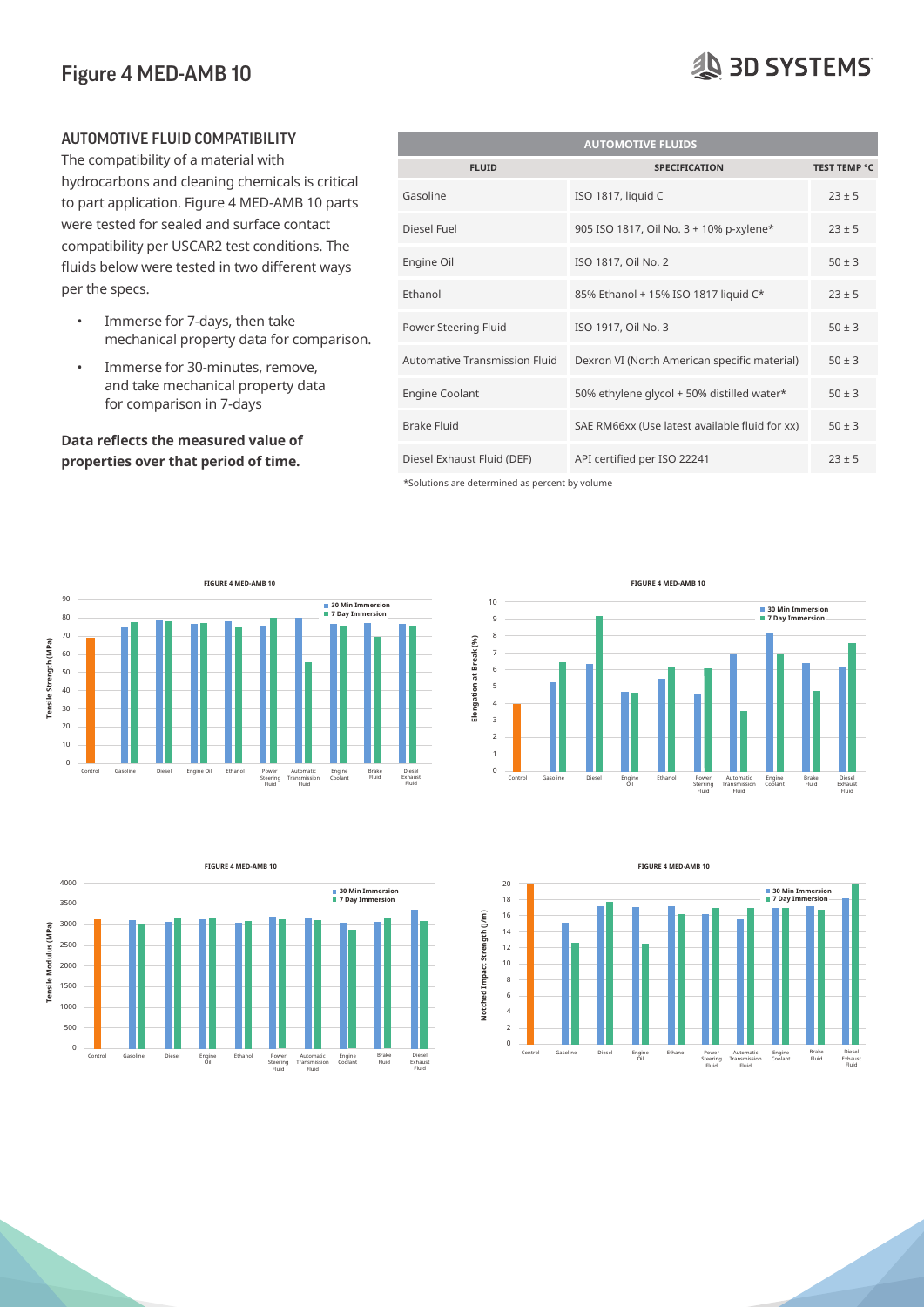#### Figure 4 MED-AMB 10  $\mathbf{F}$   $\mathbf{A}$

# **AD SYSTEMS**

The compatibility of a material with cleaning chemicals is critical to part **and 24 hours for absorption**. The compatibility of a material with cleaning chemicals is critical to part application. Figure 4 MED-AMB 10 parts were tested for sealed and **capability of the material per ASTM recommended** surface contact compatibility per ASTM D543 test conditions. The fluids below were tested in two different ways per the specs.<br>Solid material properties reported were printed as a material properties and vertical and vertical properties

- Immerse for 7-days, then take mechanical property data for **Example 3.3.23** Hydrochloric Acid (10%) comparison.  $\epsilon$  oriented to be oriented in a particular direction to exhibit the properties.
- Immerse for 30-minutes, remove, and take mechanical property data for comparison in 7-days

#### Data reflects the measured value of properties over that period **of time. MEASUREMENT CONDITION/METHOD METRIC ENGLISH**

\*Denotes materials did not go thru 7-day soak conditioning. Color Amber Amber Amber Amber And School Amber Amber And Amber Amber And Amber And Amber Amber And Amber And A



Distilled Water









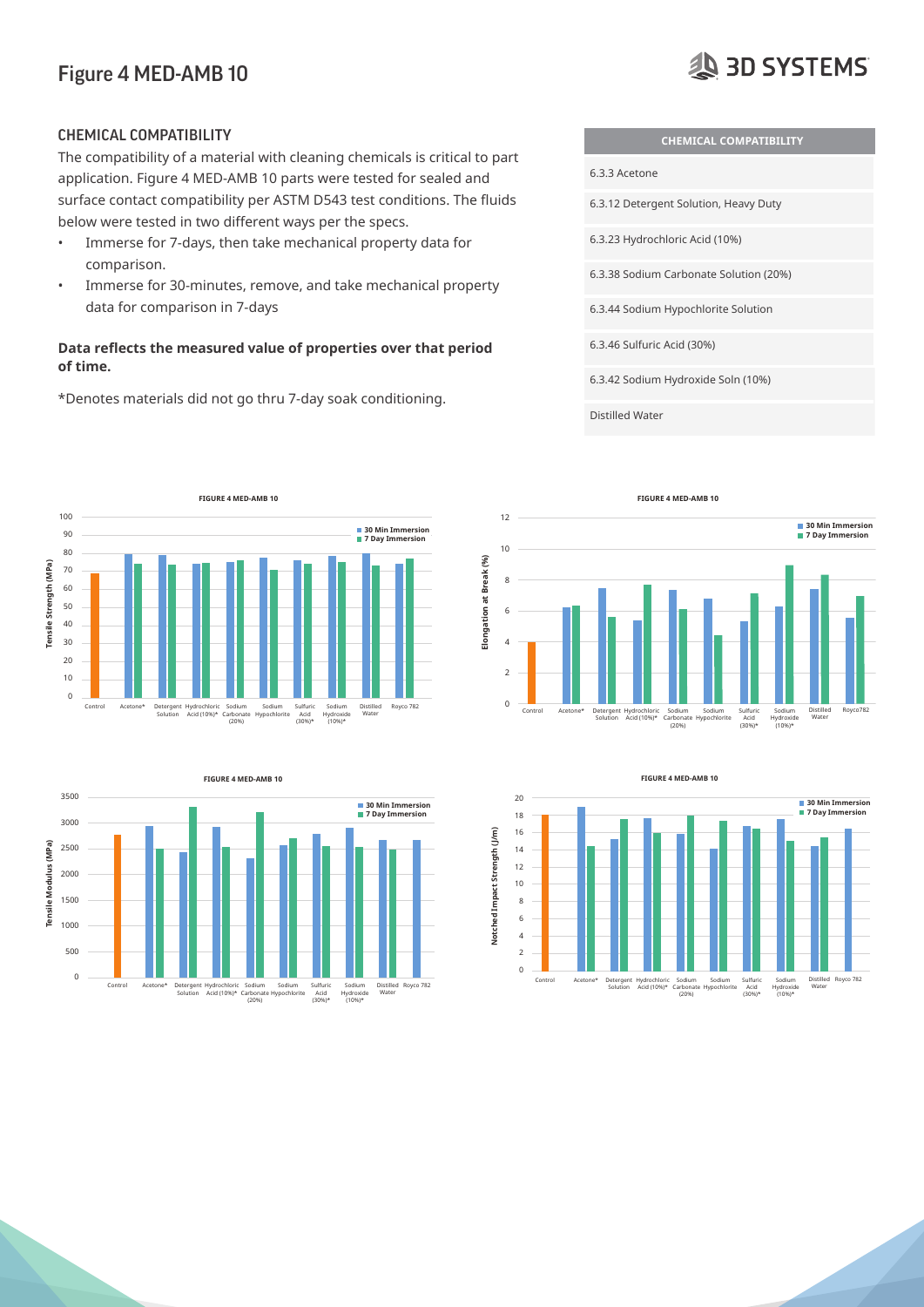### Figure 4 MED-AMB 10 Figure 4 MED-AMB 10

# **AD SYSTEMS**

### BIOCOMPATIBILITY STATEMENT **The full suite of mechanical properties are given per ASTM and ISO standards where a**

Figure 4<sup>®</sup> MED-AMB 10 test coupons printed and processed according to the post processing instructions below were provided to an external biological testing laboratory for evaluation in accordance with ISO 10993-5, Biological evaluation of provided to an external elevegical testing laboratory for creadation in decordance with 1997 by Biological evaluation of medical devices - Part 10: Tests *medical devices - Part 10: Tests* for irritation and skin sensitization (GPMT). The test results indicate that Figure 4<sup>®</sup> MED-AMB 10 has passed the requirements for biocompatibility according to the above tests.  $\frac{1}{2}$  isotropic Properties of the following section on Isotropic Properties. Because of this as detailed in this section on Isotropic Properties. Because of this, part

It is the responsibility of each customer to determine that its use of Figure 4® MED-AMB 10 material is safe, lawful and technically suitable to the customer's intended applications. Customers should conduct their own testing to ensure that this is the case. Because of possible changes in the law and in regulations, as well as possible changes in these materials, 3D  $S$ ystems cannot guarantee that the status of these materials will remain unchanged or that it will qualify as biocompatible in any particular use. Therefore, 3D Systems recommends that customers continuing to use these materials verify their status on a periodic basis.